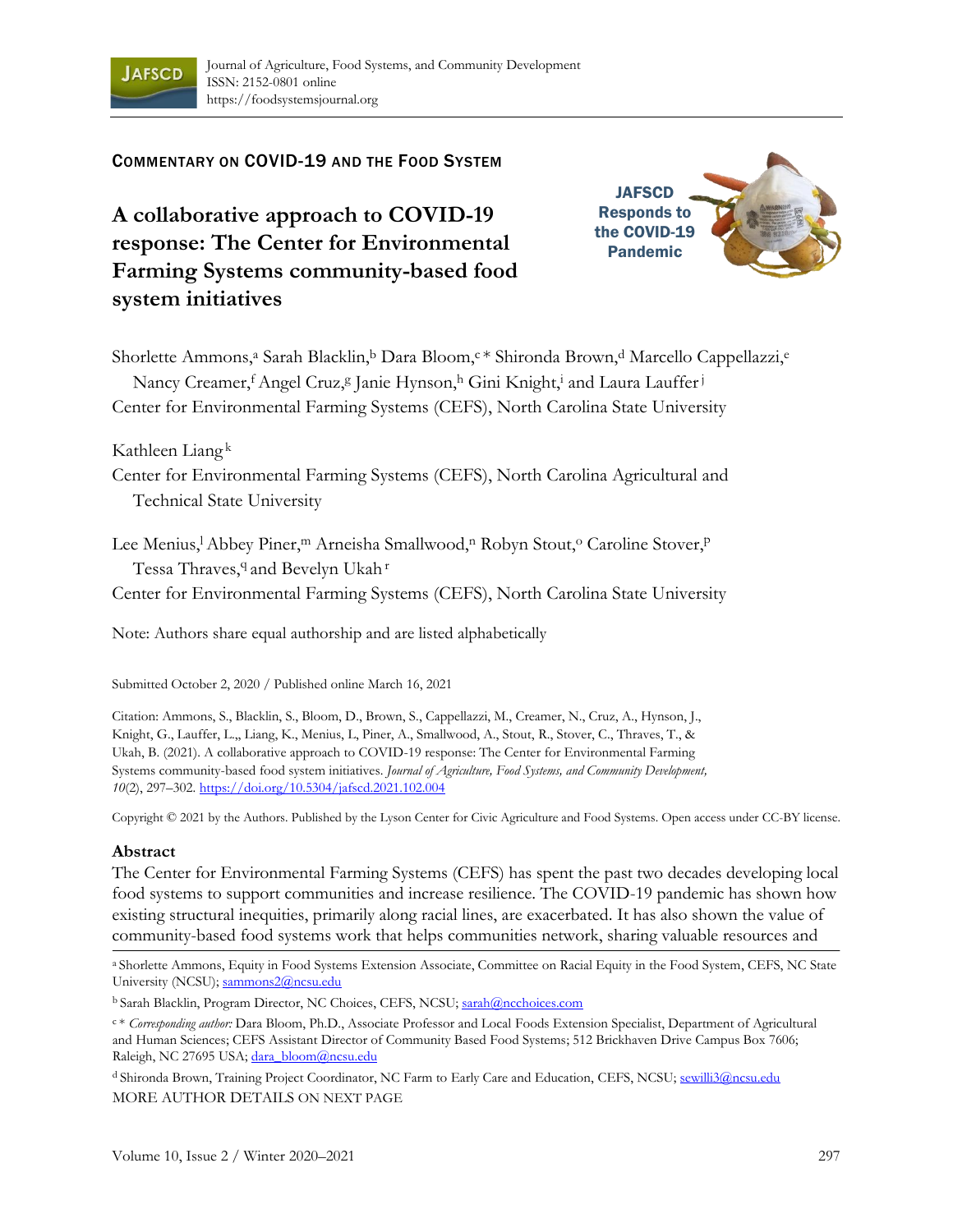funding to respond to the ongoing crisis. In this article, we document how CEFS' community-based food systems initiatives are responding to the pandemic. Some of CEFS programs are community-based, working with food policy councils, offering racial equity trainings, networking schools and early care and education sites, and supporting youth convenings and internships. Others are focused on production and supply chains for meat, seafood, and produce in order to develop stronger local food systems. Throughout the work of all of CEFS' community-based food systems initiatives in response to the pandemic, we have learned that our past efforts have increased local food systems resilience. We also note the importance of flexible funders who allowed grant dollars to be reallocated to community partners to address urgent needs. We have found that online programming has increased participation and access to resources. Finally, we have been inspired by the creativity, flexibility, and adaptability of our community partners, and we are energized to continue to support them while also offering the resources we have developed to a broader audience.

#### **Keywords**

Community, Food System, Networking, Funding, Racial Equity, COVID-19, COVID-19 Response, Pandemic, Local Food

## **Introduction**

The Center for Environmental Farming Systems (CEFS) was established in 1994 as a partnership among North Carolina State University, North Carolina Agricultural and Technical State University, and the North Carolina Department of Agriculture and Consumer Services. CEFS develops and promotes just and equitable food and farming systems that conserve natural resources, strengthen communities, improve health outcomes, and provide economic opportunities in North Carolina (NC) and beyond.

The pandemic has disrupted the food system at key points where CEFS' initiatives work, exacerbating pre-existing inequalities and highlighting supply chain disjunctures (Alkon, Bowen, & Kato, 2020; Anderson, 2020; Havice, Marschke, & Vandergeest, 2020; Hendrickson, 2020). Black, Indigenous and People of Color (BIPOC) were already disproportionately affected by issues in the food system, including low-wage labor and access to healthy food (Gray, 2014; Kato, 2013). These issues have been brought into stark relief by the pandemic, both in terms of growing food insecurity rates as well as the fact that food retail workers and farm laborers are on the forefront of "essential workers" who are most exposed

e Marcello Cappellazzi, Communications Specialist, CEFS, NCSU; mcappel@ncsu.edu

<sup>f</sup> Nancy Creamer, Ph.D., Distinguished Professor of Sustainable Agriculture and Community Based Food Systems, Horticulture Department; Former CEFS Co-Director, NCSU; ncreamer@ncsu.edu

<sup>&</sup>lt;sup>g</sup> Angel Cruz, Ph.D., Academic and Extension Initiatives Manager, CEFS, NCSU; aecruz@ncsu.edu

h Janie Hynson, Communications Manager, CEFS, NCSU; jtmoore8@ncsu.edu

<sup>&</sup>lt;sup>i</sup> Gini Knight, Program Coordinator, Community Food Strategies, CEFS, NCSU; gini\_knight@ncsu.edu

<sup>&</sup>lt;sup>j</sup> Laura Lauffer, Project Director, EmPOWERing Mountain Food Systems, CEFS, NCSU; lwlauffe@ncsu.edu

<sup>k</sup> Kathleen Liang, Ph.D., W. K. Kellogg Distinguished Professor of Sustainable Agriculture, CEFS Co-Director, North Carolina Agricultural and Technical State University; cliang@ncat.edu

<sup>&</sup>lt;sup>1</sup> Lee Menius, Technical Program Coordinator, NC Choices, CEFS, NCSU; lamenius@ncsu.edu

m Abbey Piner, Program Director, Community Food Strategies, CEFS, NCSU; abbey\_piner@ncsu.edu

n Arneisha Smallwood, Outreach Assistant, Farm to School, CEFS, NCSU; ansmallw@ncsu.edu

<sup>&</sup>lt;sup>o</sup> Robyn Stout, Statewide Coordinator, NC 10% Campaign, CEFS, NCSU; robyn\_stout@ncsu.edu

<sup>p</sup> Caroline Stover, Project Director, NC Farm to Early Care and Education, CEFS, NCSU; cmstover@ncsu.edu

<sup>9</sup> Tessa Thraves, Farm to School Coordinator, CEFS, NCSU; tes\_thraves@ncsu.edu

<sup>&</sup>lt;sup>r</sup> Bevelyn Ukah, Youth Food Systems Coordinator, CEFS, NCSU; bevelyn\_ukah@ncsu.edu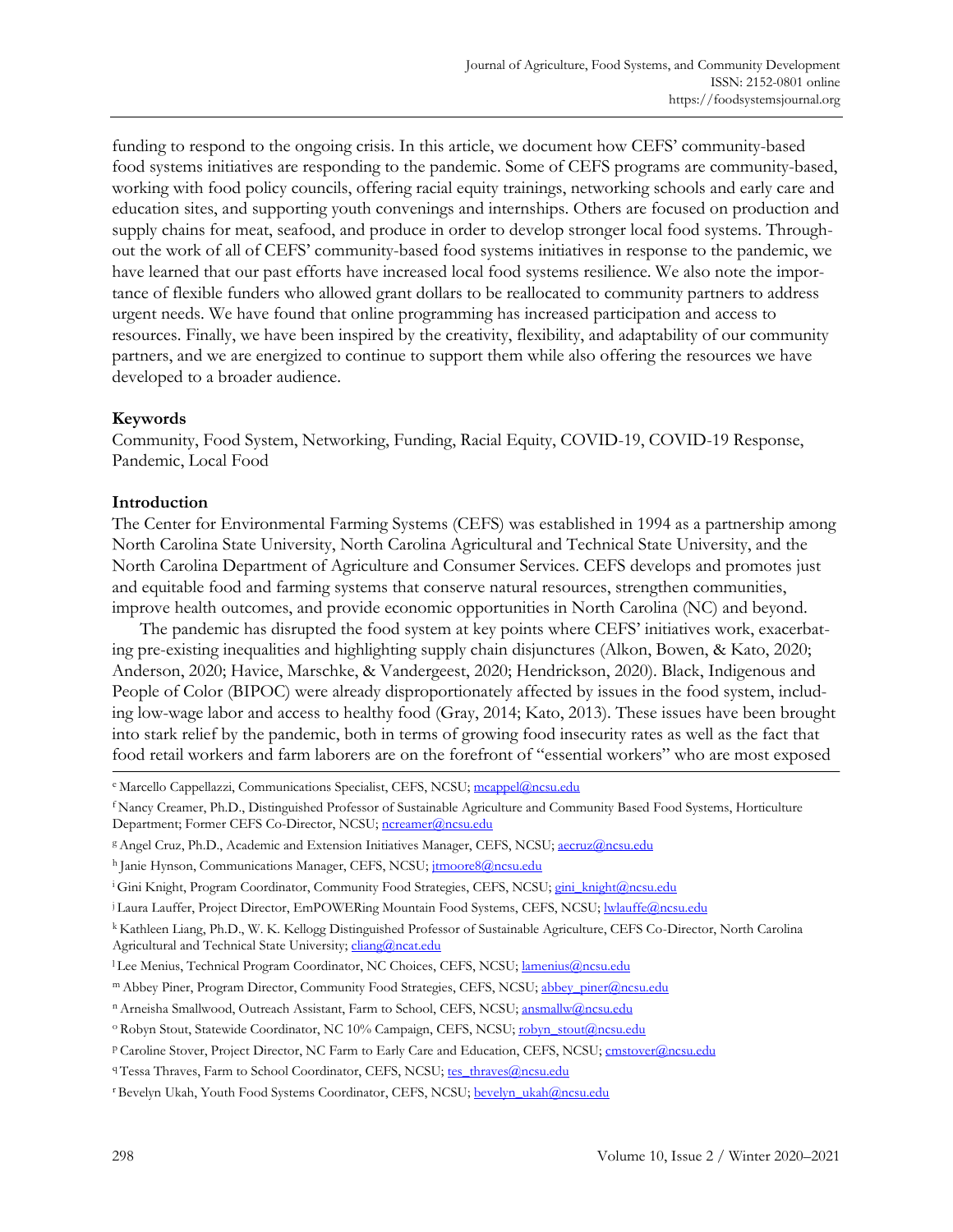to COVID-19, and as a result are disproportionately affected by the pandemic (Alkon et al., 2020). Food access for children has been affected by school and early care closures, as these sites are often the primary source of meals for children, most notably in BIPOC communities (Bowen, Brenton, & Elliott, 2019; Poppendieck, 2011). There is also concern about how the pandemic will affect career trajectories for youth, as many professional development opportunities, such as internships for college students, have been cancelled as a result of the pandemic (Aucejo et al., 2020).

Supply chains have also been disrupted by the pandemic, once again revealing pressure points and bottlenecks that are the result of concentration in the food system (Grandin, 2020; Hendrickson, 2020). Meat shortages, accompanied by excess livestock and plummeting prices for producers, have increased demand for local meat beyond the capacity of processors. Many fisheries and produce growers lost their primary wholesale markets due to restaurant closures. While some producers have been able to pivot to online marketing platforms, others have been left behind as their markets dry up (Carolina Farm Stewardship Association [CFSA], 2020).

For CEFS, these issues hit close to home, affecting our community partners and stakeholders. We see our work to challenge systemic racism as all the more critical in this current moment, and a key component of all our programming. We also have witnessed the power of existing community networks to respond quickly in a crisis. The following is an overview of how CEFS' community-based food systems initiatives have mobilized to respond to the COVID-19 pandemic.

#### **CEFS Community-Based Food Systems Response**

#### *Community Networks and Racial Equity*

Community Food Strategies,<sup>1</sup> which organizes and supports 36 adult and two youth food policy councils, has convened this statewide network twice a month during the pandemic for co-learning and support, and has begun monthly racial identity caucus sessions. Community Food Strategies also led a six-part online series, "Facilitating Virtually," 2 to share best practices for increasing participation, engagement, and forward movement in online meetings. In addition, Community Food Strategies has channeled US\$24,500 in micro-grants to 25 food councils<sup>3</sup> to support immediate and long-term community-based efforts, such as hunger relief, gardens, farms, and small businesses, with an additional US\$100,000 4 previously scheduled to be distributed in the fall of 2020. These funds were allocated using a shared gifting<sup>5</sup> process that gives food councils the power to decide how funding should be distributed, with an emphasis on equity.

Requests for racial equity trainings that build a deeper analysis around the impacts of structural racism on the food system have increased tremendously. CEFS' Committee on Racial Equity in the Food

<sup>4</sup> Shared gifting funding has been provided by the Blue Cross and Blue Shield of North Carolina Foundation, the W.K. Kellogg Foundation, NC Local Food Council, Self-Help Credit Union, and the Carolina Farm Stewardship Association. https://communityfoodstrategies.org/2021/02/09/shared-gifting-resonates-2020/

<sup>5</sup> See more at https://rsfsocialfinance.org/2018/01/16/gifting-power/

<sup>1</sup> Community Food Strategies is a multi-organizational project supported by team members across seven organizations: Appalachian Sustainable Agriculture Project, Care Share Health Alliance, Carolina Farm Stewardship Association, Center for Environmental Farming Systems, Food Bank of Central and Eastern NC, Kindred Seedlings, and NC Rural Center. Community Food Strategies is funded by the W.K. Kellogg Foundation and the Blue Cross Blue Shield of North Carolina Foundation. https://communityfoodstrategies.org

<sup>2</sup> https://communityfoodstrategies.org/2020/03/20/facilitating-virtually/

<sup>3</sup> These microgrants were made possible early on in the pandemic by the Blue Cross and Blue Shield of North Carolina Foundation, which, in addition to a grant supporting Community Food Strategies, made additional funding available that Community Food Strategies distributed to communities. See more at https://communityfoodstrategies.org/2020/05/20/covid-grants/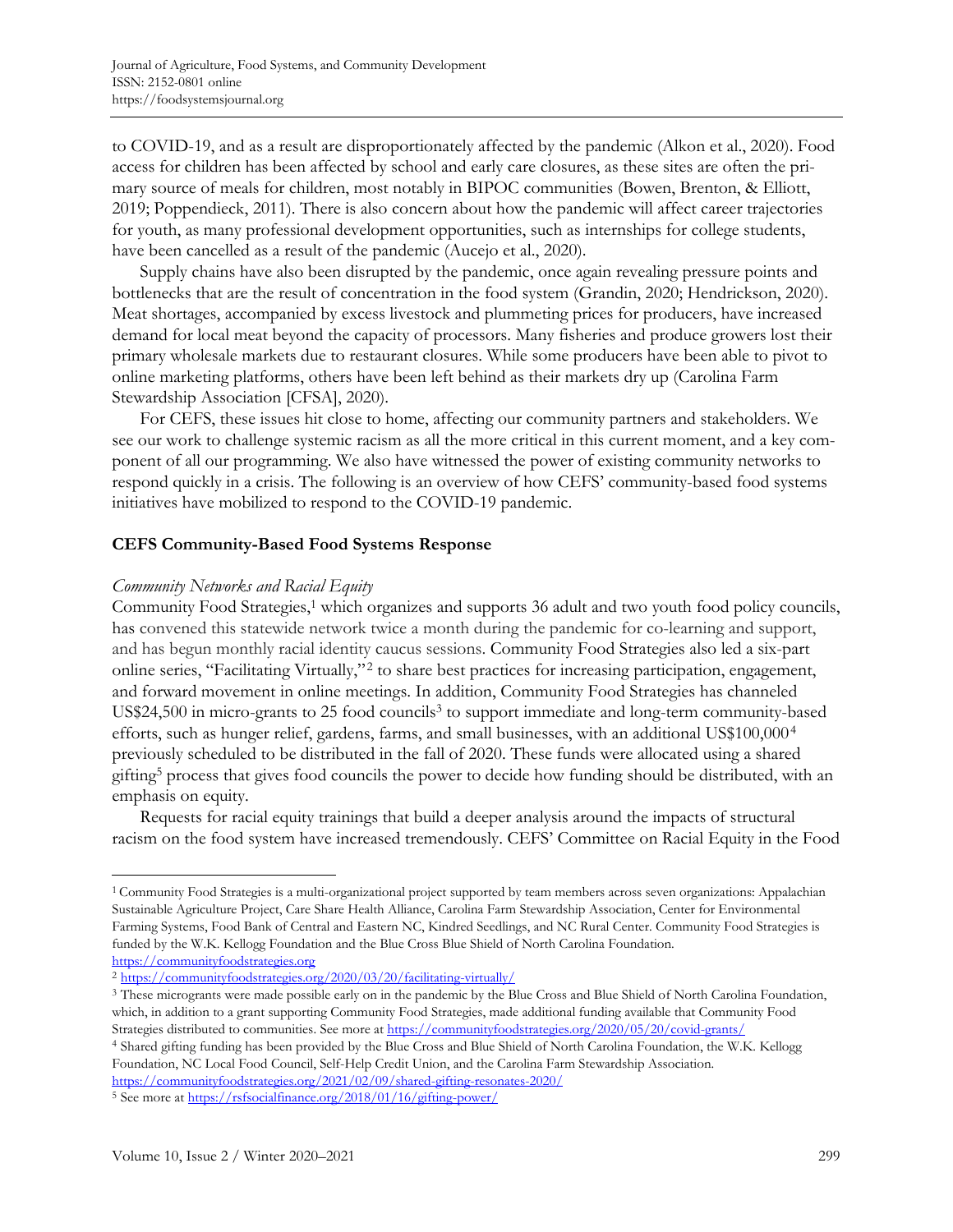System (CORE)<sup>6</sup> has increased its offerings of racial equity trainings and moved them to a virtual platform, increasing participation from 45 to 75 people per training. The goal of CORE's trainings is to create institutional change such that systems of oppression that cause crises that disproportionately affect BIPOC communities are completely and irrevocably dismantled.

## *Schools, Early Care and Education, and Youth Programming*

CEFS' Farm to School (F2S)<sup>7</sup> program and the Farm to School Coalition of NC<sup>8</sup> redistributed US\$72,000 of grant funding<sup>9</sup> to 18 School Nutrition programs.<sup>10</sup> Grants were used for efforts ranging from buying vegetables grown by small farmers, to funding farm infrastructure for school-run production farms that teach agriculture and supply produce locally. F2S also partnered with a local anti-racism education organization to provide a virtual five-part series on racial equity attended by 172 participants. CEFS and NC Cooperative Extension's Farm to School Working Group supported 38 county agents<sup>11</sup> to partner with schools to distribute seed kits, planting, and activity guides along with school meals during COVID closures, reaching over 15,500 families.

The 15 community teams participating in the 2020 NC Farm to Early Care and Education<sup>12</sup> Collaborative<sup>13</sup> remained connected to share strategies and resources about how to continue feeding children. Early care and education (ECE) providers in the Collaborative participated in "Learning Bursts," <sup>14</sup> a virtual training series that replaced in-person meetings, including topics on gardening, cooking, and racial equity. As an example of how local food systems strengthened resilience,<sup>15</sup> one center found that having an existing relationship with a local dairy prior to the pandemic helped them to continue providing fresh milk in spite of national supply chain disruptions.

The Food Youth Initiative  $(FYI)^{16,17}$  develops and implements curriculum with a racial equity lens and works to support primarily BIPOC and rural youth as they develop an analysis of justice, equity, and inclusion in food and climate systems. FYI hosted a week-long digital summer gathering, <sup>18</sup> guiding youth and their adult mentors from across NC through an interactive curriculum on food systems and climate justice. Youth were paid stipends and received a certificate for their participation. In partnership with the North Carolina Local Food Council, <sup>19</sup> CEFS is developing a Remote Internship to Support Enterprises for Local Foods (RISE) program<sup>20</sup> to pair college students with producers who need to improve online marketing. Students are helping producers develop websites, social media, and e-commerce sites, enhancing economic opportunities for producers and providing professional development for youth.

<sup>6</sup> https://cefs.ncsu.edu/food-system-initiatives/food-system-committee-on-racial-equity/

<sup>7</sup> https://cefs.ncsu.edu/youth/farm-to-school/

<sup>8</sup> https://www.farmtoschoolcoalitionnc.org/

<sup>9</sup> Funded by Blue Cross and Blue Shield of North Carolina Foundation.

<sup>10</sup> https://cefs.ncsu.edu/youth/farm-to-school/covid-19-rapid-response/

<sup>11</sup> https://localfood.ces.ncsu.edu/local-food-farm-to-school/covidseedsharing/

<sup>12</sup> https://cefs.ncsu.edu/food-system-initiatives/nc-farm-to-early-care-and-education/

<sup>13</sup> Funded by the W.K. Kellogg Foundation.

<sup>14</sup> https://documentcloud.adobe.com/link/track?uri=urn%3Aaaid%3Ascds%3AUS%3A3a067890-2449-41d0-a686-5e55944dac03

<sup>15</sup> http://www.farmtoschool.org/news-and-articles/preschools-farm-food-partnership-keep-kids-eating-local

<sup>16</sup> https://cefs.ncsu.edu/youth/food-youth-initiative/

<sup>17</sup> Funded by the Triangle Community Foundation and the Alces Foundation.

<sup>18</sup> https://cefs.ncsu.edu/fyi-2020-summer-gathering/

<sup>19</sup> http://www.nclocalfoodcouncil.org/

<sup>20</sup> http://www.nclocalfoodcouncil.org/rise-for-local-foods/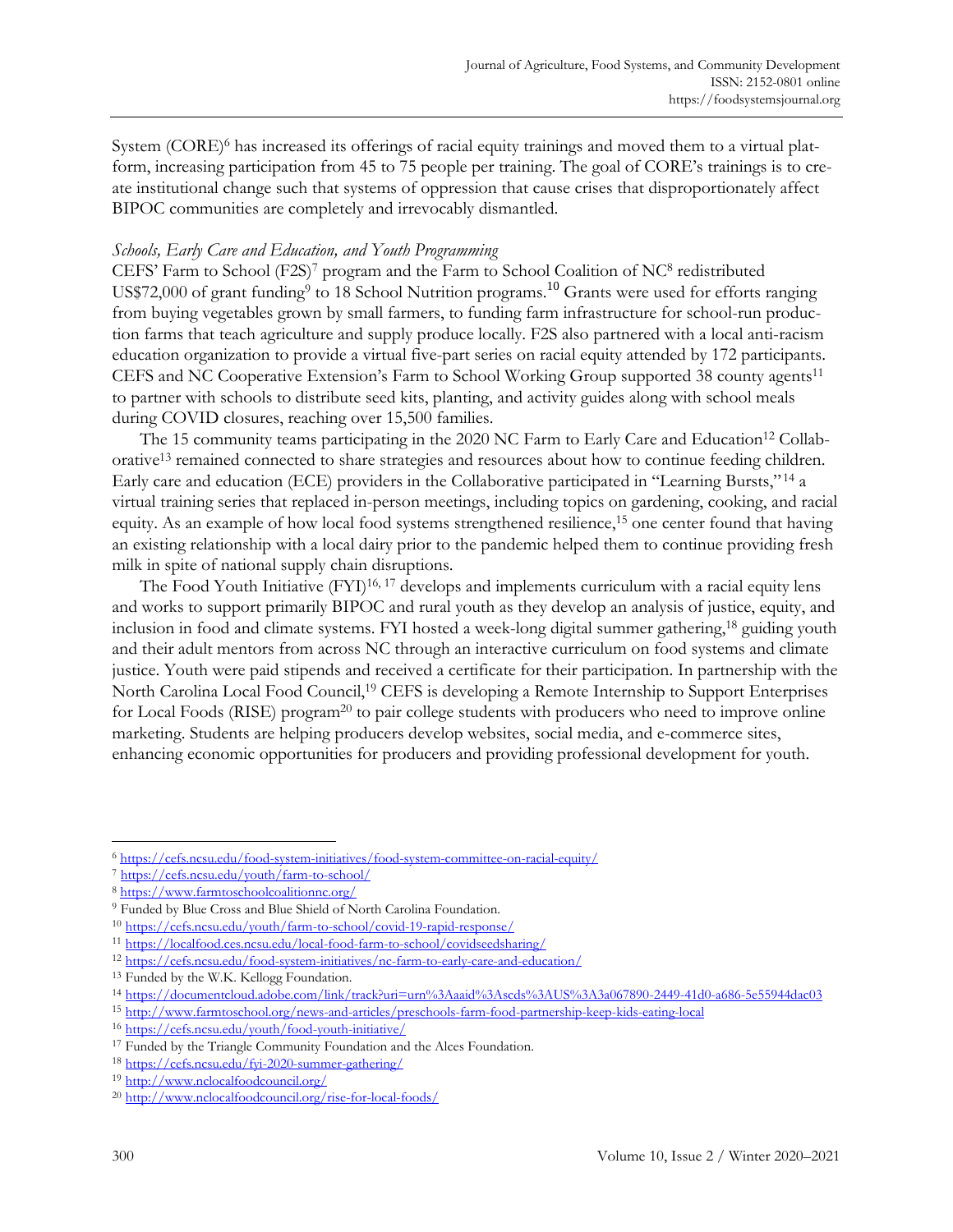# *Meat, Seafood, and Produce Production and Supply Chains*

NC Choices (NCC),<sup>21</sup> which supports niche meat supply chain development, worked in partnership with the NC Department of Agriculture and Consumer Services to direct US\$20,000,000 of legislative COVID-19 relief funds toward small-scale meat processing facilities. NCC is currently supporting project implementation and providing business consultation to awardees,<sup>22</sup> in addition to offering alternative processing resources and training to farmers.<sup>23</sup> In an effort to build direct markets, NCC launched the successful MeatSuite.com online platform<sup>24</sup> where customers can find local farms selling meat in bulk.<sup>25</sup> Bulk meat sales are more affordable for consumers, help farmers move inventory, and circumnavigate COVID processing bottlenecks. MeatSuite received over 22,000 visits in the first few months, helping farmers secure new sales.

The NC 10% Campaign<sup>26</sup> is collaborating with NC Sea Grant<sup>27</sup> to connect fisheries with local food home-delivery services by preparing fisheries for more direct-to-consumer markets and helping businesses handle these new products. Activities include helping businesses understand customer preferences; sharing resources about ordering, safely storing, and transporting seafood; and providing educational materials about different NC species and seasonality.

CEFS' Small Farm Unit<sup>28</sup> staff used specialty vegetable production data to show small farmers in NC and beyond how to generate realistic financial projections in response to COVID-19. We also collaborated with NC Cooperative Extension agents to bring the e-commerce platform MarketMaker<sup>29</sup> to North Carolina. MarketMaker was established with the support of the USDA to facilitate market relationships among farmers, buyers, vendors, and nonprofit organizations.

Empowering Mountain Food Systems<sup>30</sup> (EMFS) supports local food system development in western NC. EMFS channeled US\$46,390 of emergency funding<sup>31</sup> to 14 farms, eight farmers markets, three aggregators, and one roadside stand for COVID-19–safe marketing equipment and key infrastructural investments, with more grants being released as new needs arise. EMFS also launched the #ShopSafeShopLocalNC Campaign to highlight safe direct marketing outlets. Finally, EMFS restructured an apprenticeship program, with students working virtually to help farms develop their online presence and sales platforms, serving as a model for the statewide RISE program.

#### *Partnerships*

In addition to the partners mentioned above, CEFS collaborated with the University of Kentucky to contribute to the USDA's Local Food Systems Response. <sup>32</sup> As part of this collaboration, CORE assembled a listening session with Black food systems leaders who uplifted how BIPOC communities experience crises disproportionately. In addition, CEFS and the Duke World Food Policy Center<sup>33</sup>

<sup>21</sup> https://cefs.ncsu.edu/food-system-initiatives/nc-choices/

<sup>22</sup> Funded by Blue Cross and Blue Shield of North Carolina Foundation.

<sup>&</sup>lt;sup>23</sup> Funded in part by NC Cooperative Extension's Niche Meat Working Group and USDA's Beginning Farmer and Rancher Development Program.

<sup>24</sup> http://www.meatsuite.com/

<sup>25</sup> Funded by USDA's Beginning Farmer and Rancher Development Program.

<sup>26</sup> https://cefs.ncsu.edu/extension-and-outreach/nc-10-campaign/

<sup>27</sup> https://ncseagrant.ncsu.edu/

<sup>28</sup> https://cefs.ncsu.edu/field-research/small-farm-unit/

<sup>29</sup> https://foodmarketmaker.com/

<sup>30</sup> https://cefs.ncsu.edu/food-system-initiatives/emfs-empowering-mountain-food-systems/

<sup>31</sup> Funded by the Appalachian Regional Commission.

<sup>32</sup> https://lfscovid.localfoodeconomics.com/about/

<sup>33</sup> https://wfpc.sanford.duke.edu/